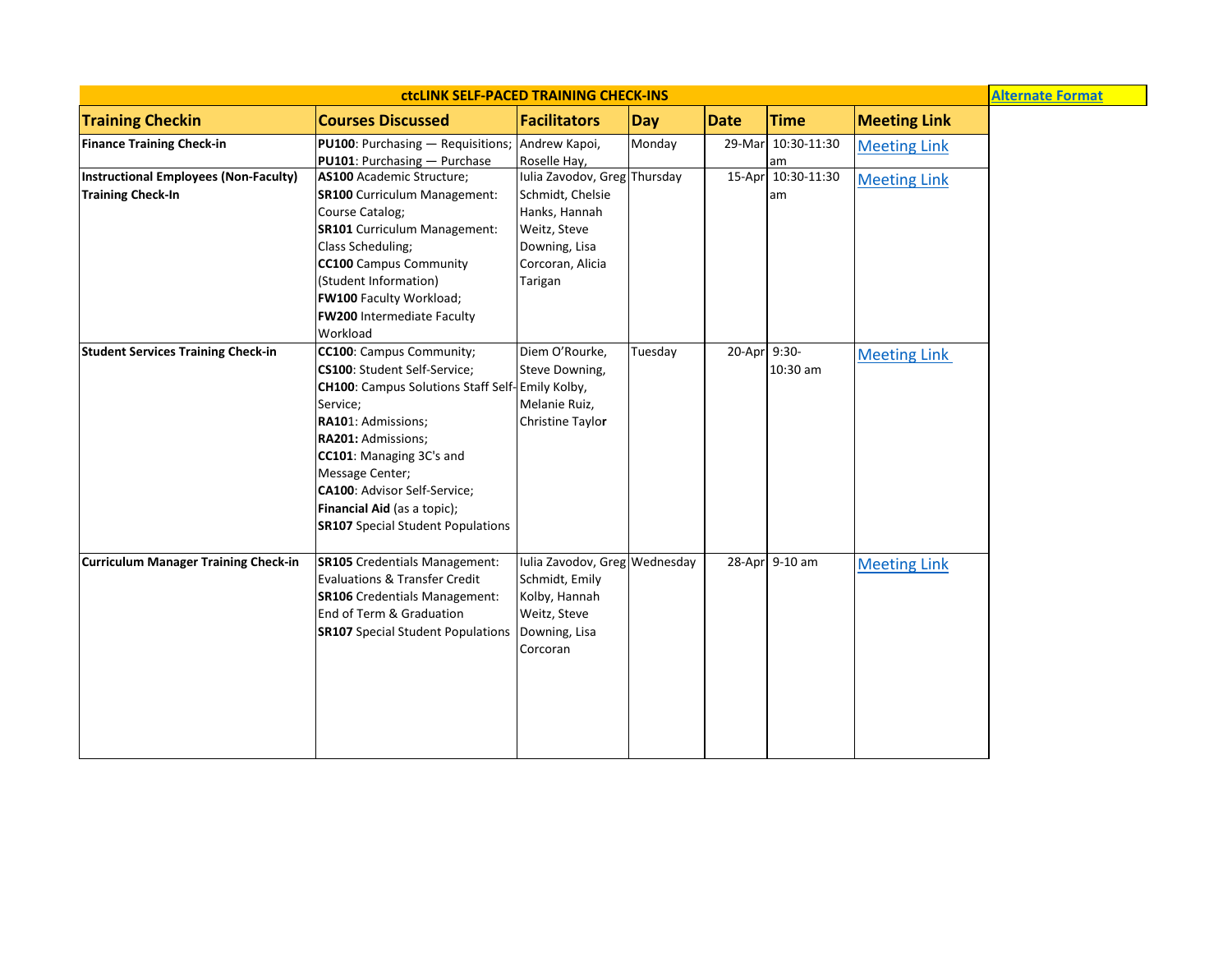| <b>Instructional Employees (Non-Faculty)</b><br><b>Training Check-In</b> | AS100 Academic Structure;<br><b>SR100</b> Curriculum Management:<br>Course Catalog;<br><b>SR101</b> Curriculum Management:<br>Class Scheduling;<br><b>CC100</b> Campus Community<br>(Student Information)<br><b>FW100 Faculty Workload;</b><br>FW200 Intermediate Faculty<br>Workload | Iulia Zavodov, Greg Wednesday<br>Schmidt, Chelsie<br>Hanks, Hannah<br>Weitz, Steve<br>Downing, Lisa<br>Corcoran, Alicia<br>Tarigan |          | 28-Apr 2:30-3:30<br>pm | <b>Meeting Link</b> |
|--------------------------------------------------------------------------|---------------------------------------------------------------------------------------------------------------------------------------------------------------------------------------------------------------------------------------------------------------------------------------|------------------------------------------------------------------------------------------------------------------------------------|----------|------------------------|---------------------|
| All Employees Training Check-in                                          | <b>Peoplesoft Fundamentals 9.2;</b><br>ES100 HCM Employee Self-Service;<br><b>MS100 HCM Manager Self-Service;</b><br><b>EX100</b> Travel & Expenses: Traveler                                                                                                                         | Alicia Tarigan and<br>Olga Krichevskaya                                                                                            | Thursday | 29-Apr 1:30-2:30<br>pm | <b>Meeting Link</b> |
| <b>Faculty Training Check-in</b>                                         | <b>ES100 HCM Employee Self-Service; Audrey Hue</b><br><b>CF100</b> Faculty Self-Service;<br><b>CS100</b> Student Self-Service;<br><b>CA100</b> Advisor Self-Service;<br><b>AS100</b> Academic Structure;<br>CC101 Managing 3Cs & Message<br>Center                                    |                                                                                                                                    | Monday   | 3-May 1:30-2:30<br>pm  | <b>Meeting Link</b> |
| <b>Curriculum Manager Training Check-in</b>                              | <b>SR105</b> Credentials Management:<br><b>Evaluations &amp; Transfer Credit</b><br><b>SR106</b> Credentials Management:<br>End of Term & Graduation<br><b>SR107</b> Special Student Populations                                                                                      | Iulia Zavodov, Greg Thursday<br>Schmidt, Emily<br>Kolby, Hannah<br>Weitz, Steve<br>Downing, Lisa<br>Corcoran                       |          | 6-May 3-4:00 pm        | <b>Meeting Link</b> |
| All Employees Training Check- In                                         | <b>Peoplesoft Fundamentals 9.2;</b><br><b>ES100 HCM Employee Self-Service;</b><br><b>MS100 HCM Manager Self-Service;</b><br><b>EX100</b> Travel & Expenses: Traveler                                                                                                                  | Alicia Tarigan and<br>Olga Krichevskaya                                                                                            | Friday   | 7-May 11am-12 pm       | <b>Meeting Link</b> |
| <b>Student Services Training Check-in</b>                                | CC100: Campus Community;<br>CS100: Student Self-Service;<br><b>CH100:</b> Campus Solutions Staff Self-Emily Kolby,<br>Service;<br>$DA101 \cdot$ Admissions:                                                                                                                           | Diem O'Rourke,<br>Steve Downing,<br>Melanie Ruiz,<br>Chricting Taylor                                                              | Monday   | 10-May 2-3 pm          | <b>Meeting Link</b> |